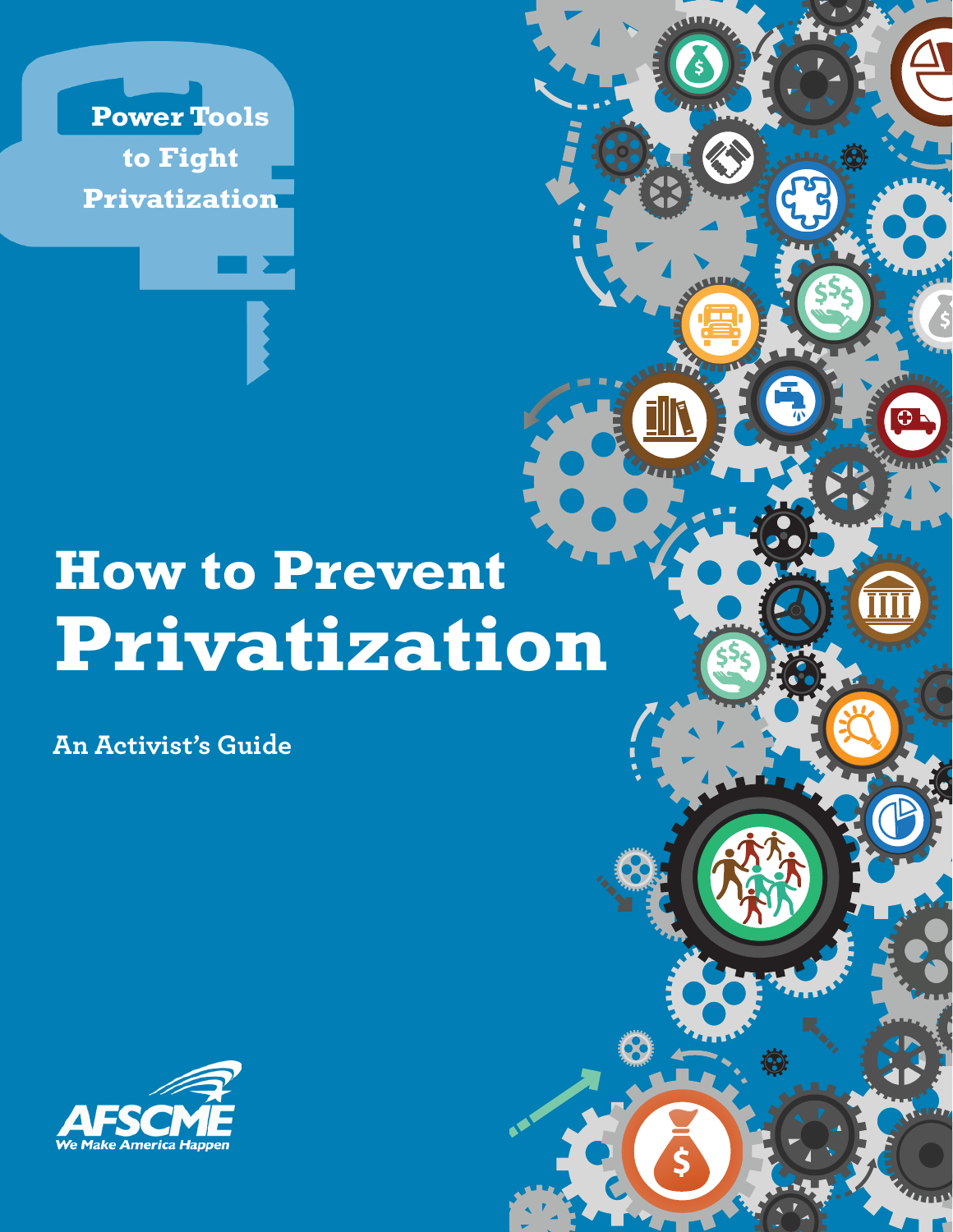## **Privatization: the Public Pays**

All across America, AFSCME members and the public face the threat of privatization of vital services and valuable public assets.

From public works and social services to public schools and corrections facilities, corporations are seizing control of public services and public assets. They're writing and lobbying for bills that create a market, buying the support of elected officials with enormous campaign contributions and funding rightwing "think tanks" that are working overtime to convince the country that private companies can do everything better than the public sector.

This coordinated campaign to privatize government at every level has even mutated to include privatization of important policy decisions.

For public service employees and the people we serve, the price of privatization is high and getting higher. For communities, because the privatizers are often non-union and are located far from where they provide a service, it means fewer good jobs, a reduced tax base and money shipped out of the local economy. For workers, privatization threatens job security, pay and benefits, working conditions and career opportunities. For the public, it means less control, less accountability, lower quality and higher costs.

That is why we must fight privatization — before the first warning sign and with every resource. In this strategy guide, we offer ideas and information to fight this battle.

As we travel this country, we often hear people tell us that they didn't fight back against privatization "until it was too late." With the commitment and dedication of AFSCME members and our allies, we hope you will be able to say that you helped stop privatization "before it even began."

## **I. Privatization Today**

From city halls, county councils, school boards and statehouses to our nation's capital, the push for private takeover of public services is relentless. For many years, privatization meant contracting out, or outsourcing, public services to private companies. That has expanded so that now private companies are buying or leasing public assets and taking over entire towns and school systems.

Privatization is fueled by an unholy alliance of politicians, for-profit and nonprofit companies and right-wing think tanks. Model privatization bills often originate with the American Legislative Exchange Council (ALEC), where corporations and elected officials develop legislation that corporate lobbyists then push to the states. Think tanks affiliated with the State Policy Network (SPN) produce phony "reports" supporting these bills and demonizing public services and the workers who provide them.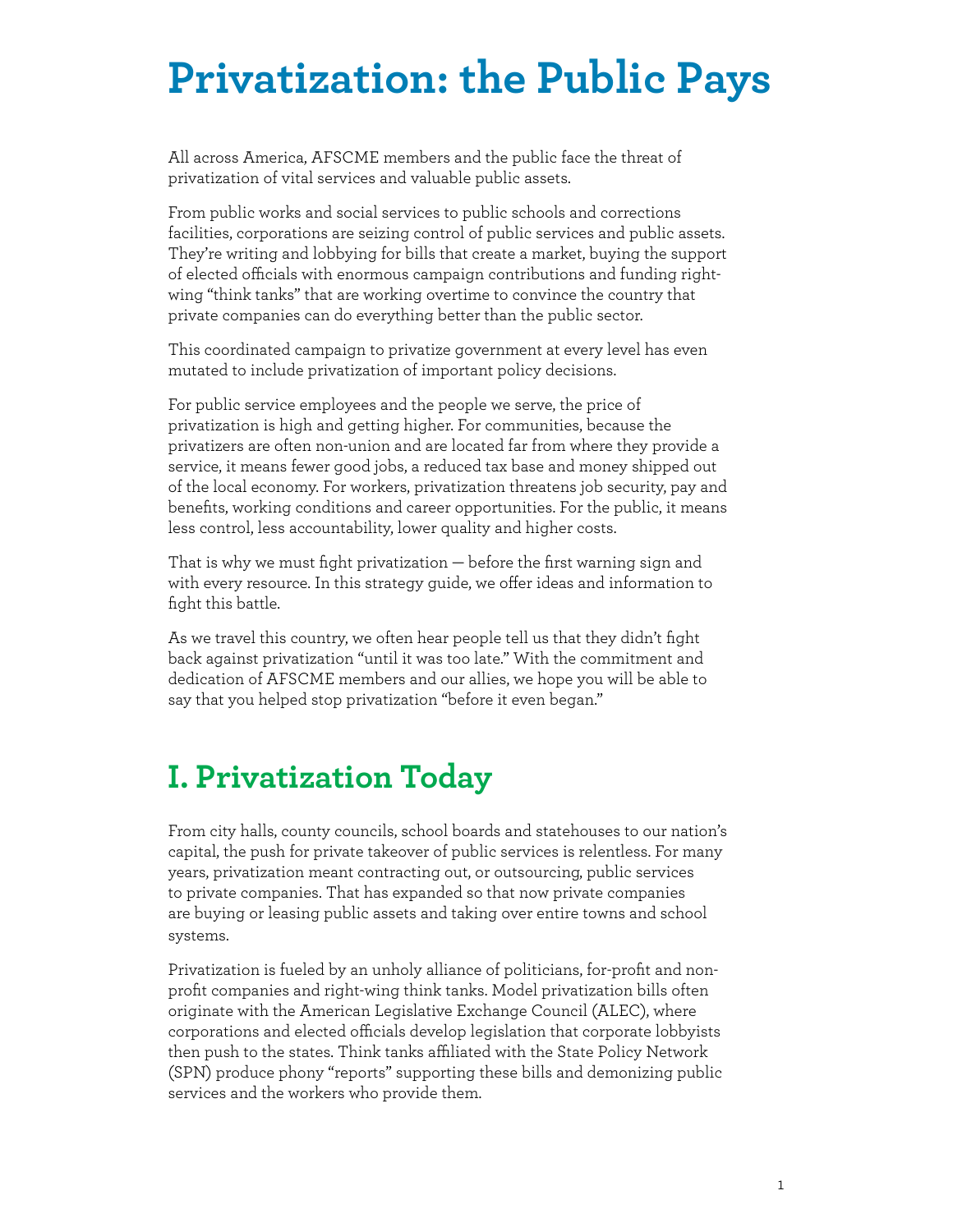#### **Why Government Officials Embrace Privatization**

- Some politicians simply don't believe in the good that government can do. They see public service as a stepping stone to a lucrative private sector career.
- Government officials like to take credit for "shrinking government" by cutting public payrolls. Never mind that the cost to provide the service simply shifts to a different, often hidden, budget line.
- Some fall for low-ball bids from companies that may cut costs in the shortterm by driving out unions and driving down wages and benefits. In the long run, the quality of services suffers, and costs increase.
- Some think they can escape accountability. When the quality and accessibility of public services decline and when costs increase, they can point to a contractor instead of taking responsibility themselves.
- Public officials also raise campaign funds from the companies that receive government contracts or take over public assets, and can often find a comfortable job with these companies when they leave government.
- Slick and aggressive marketing by companies eager to make a buck off of public services is also a factor. In a difficult budget environment, companies' promises can be difficult to resist.

## **II. Going on the Offensive**

The best time to fight privatization is long before it happens.

Although circumstances will vary, privatization often proceeds from an idea to a proposal to a done deal in predictable stages:

- Work is done in-house by public service employees.
- Warning signs appear.
- A general proposal is put forward or a study is initiated.
- Bids are solicited from companies.
- A company is selected and the work is contracted-out or the asset is sold or leased.

You can prevent privatization by taking these steps, starting right now:

- 1. Build your union's capacity to fight.
- 2. Watch out for the warning signs.
- 3. Use legislation or collective bargaining agreements to "raise the bar" for private companies that provide public services.

4. Develop allies in the community and make sure taxpayers are satisfied with the services they are receiving.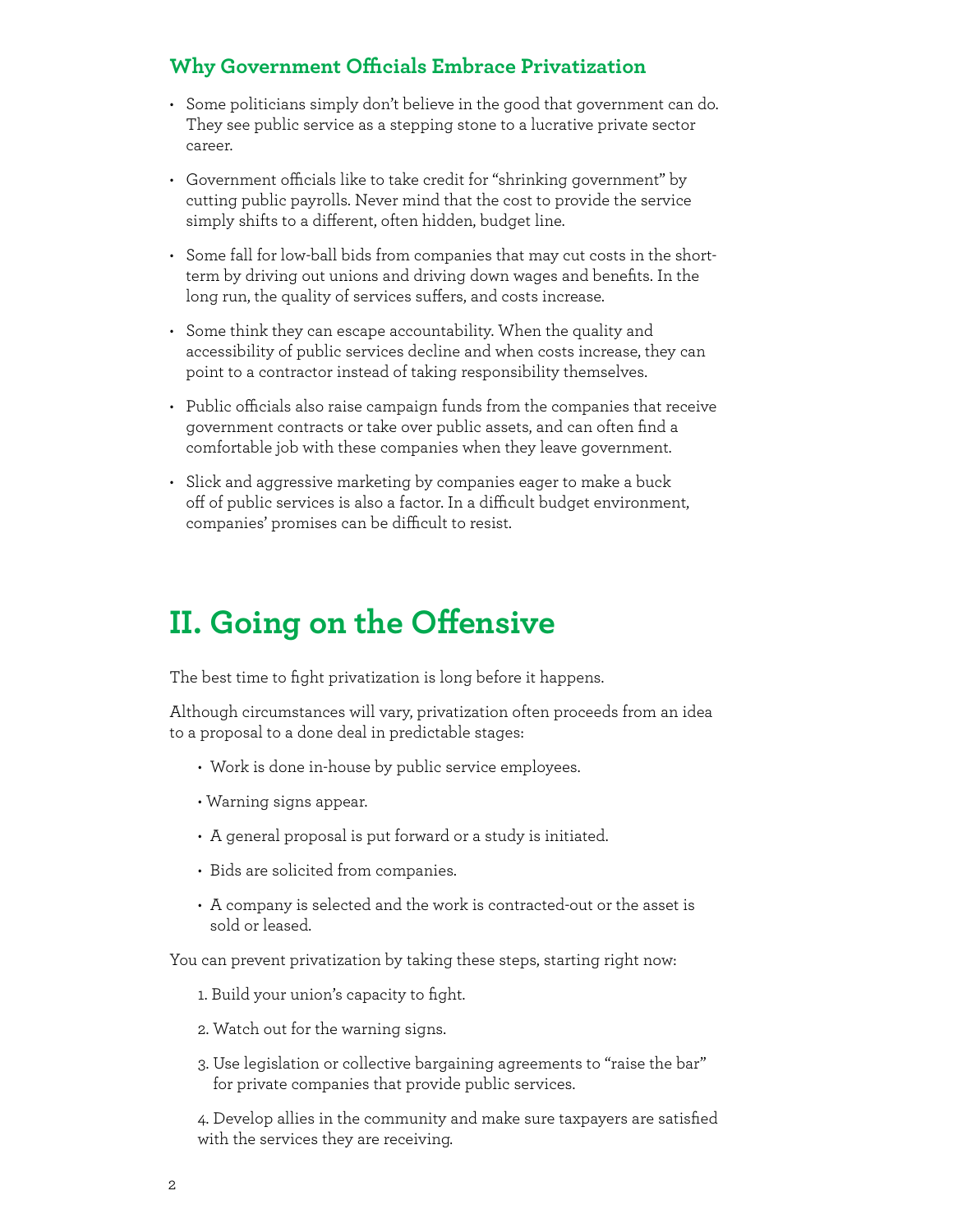5. Educate decision makers, the media and the community about the problems of privatization.

#### **1. Build Your Union's Capacity**

AFSCME affiliates can fight privatization, even before it's proposed. Preparing for battle begins by educating our members. AFSCME members need to know that privatization is a real threat, and that they need to be informed and involved.

Every union program can bolster the fight against privatization:

- Collective bargaining can build barriers to privatization and vehicles to improve the quality of services.
- Our public relations can promote public services by highlighting the value of the work AFSCME members do every day.
- Our community outreach can build alliances with others who share our concern about defending and improving public services.
- Our political operation can elect politicians that support public services.
- Our legislative action can promote policies that discourage privatization.
- Our organizing can lift up workers who provide public services in the public, private and non-profit sectors, so that private companies cannot compete on the basis of low wages and benefits.

The national union can help in these efforts, as well as provide information, such as:

- Information about private companies and non-profits that seek government contracts.
- Horror stories about contracting services to private companies and nonprofits.
- Sample language for collective bargaining agreements and state and local laws to discourage privatization.
- The big picture of what's happening with privatization of specific services nationally.
- Time-tested arguments against privatization.
- Information on possible allies.

For real time news about privatization see the Privatization Update at **www.afscmeinfocenter.org/privatizationupdate/**

The update is searchable by type of service, state or specific company.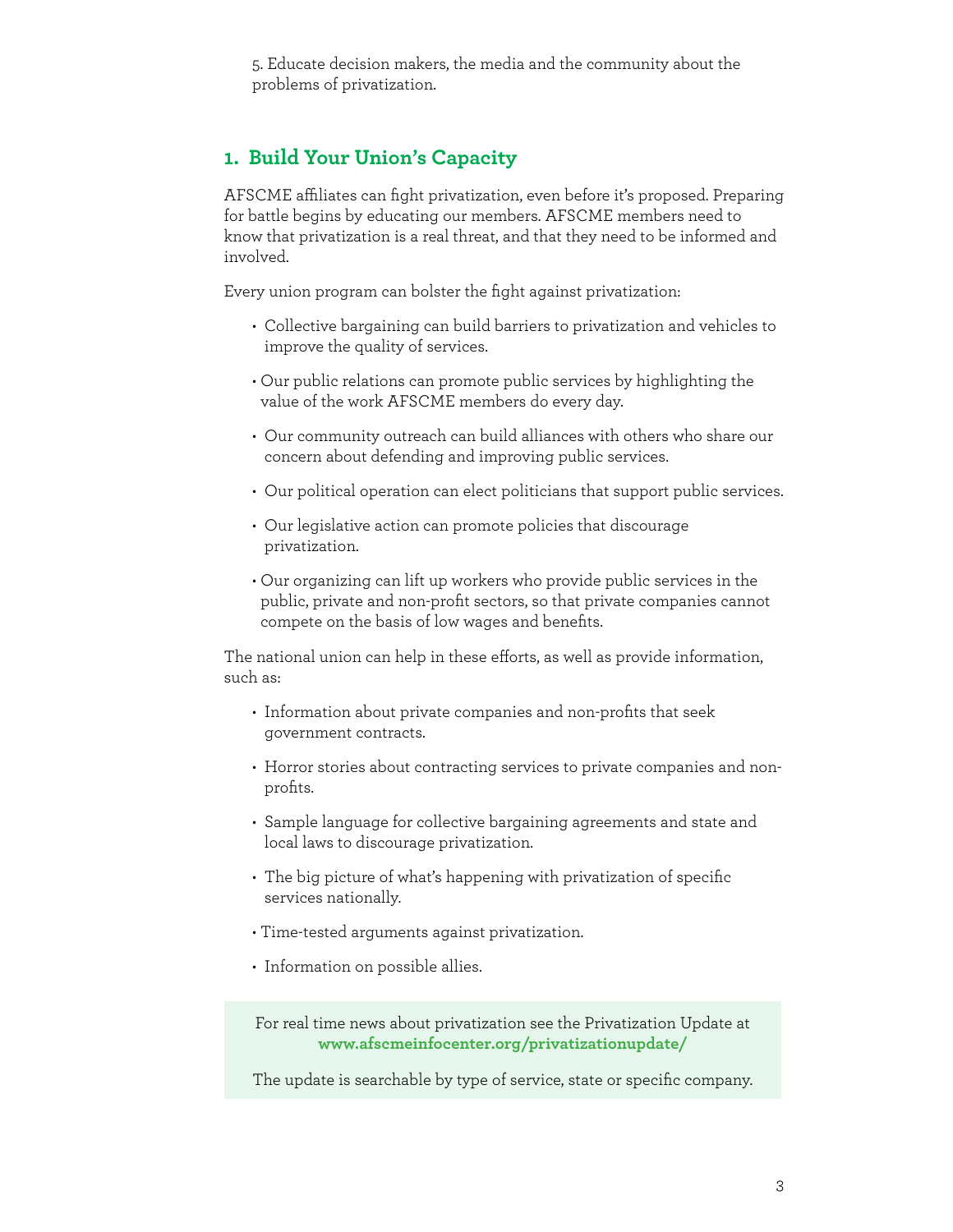#### **2. Watch Out for Warning Signs**

There are common early warning signs of privatization. For example:

- Watch out when public officials talk about the need to cut budgets or "restructure" government. Often this is intended to pave the way for privatization.
- A hostile labor-management relationship or bargaining climate may lead to privatization.
- Whenever new services are introduced, or existing services are cut or restructured, public officials may want to bring in private contractors.
- Outside consultants hired to review finances or service delivery could be the first step to privatization.
- A committee set up to study privatization often is just a vehicle to provide a rationale for the decision.
- Vendors visiting worksites or hobnobbing with public officials may be laying the groundwork to push privatization.
- New managers may be hired because of their record of privatizing elsewhere.
- When workers who leave are replaced with temporary workers, or not replaced at all, the work may eventually be privatized.

#### **3. Raise the Bar for Private Companies that Provide Public Services**

#### **Enact Legislative Protections**

Some state and local governments have adopted policies that ensure efficiency, effectiveness and honesty. These policies may require that:

- Government must show a minimum level of cost savings over the duration of a contract.
- Contractors must pay their employees wages and benefits comparable to those paid to the public employees currently doing the job.
- Displaced workers must be offered employment by contractors at comparable rates and benefits.
- Contractors must recognize the existing union and bargain according to applicable law.
- State and local governments cannot contract with companies that have been convicted of any criminal act.
- Contractors must comply with the open meetings and open records laws that apply to government.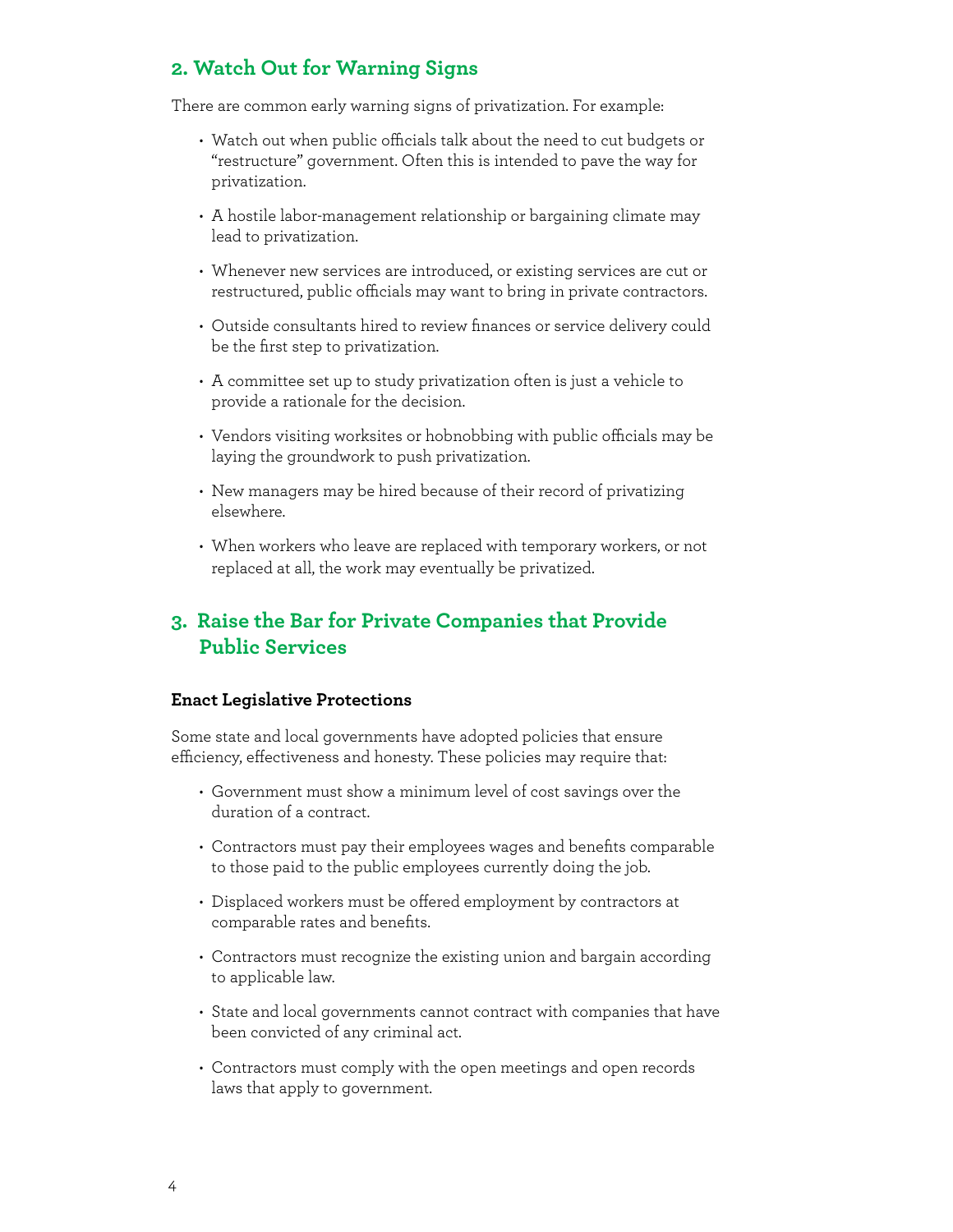#### **Pass Living Wage Initiatives**

Another way to make sure that contractors don't undermine standards for wages and benefits is by enacting "living wage" laws at the state and local levels. These laws require that workers are paid a wage that can support themselves and their families. Living wage laws:

- Set pay scales higher than the federal or state minimum wage.
- Sometimes require that workers also receive at least a minimal level of health coverage, or set the wage rate to account for health insurance.
- Can cover all the workers in a state or locality, employees of companies with government contracts, or employees of companies that receive other government benefits, such as subsidies or tax abatements.

These laws make sure taxpayers' money is spent to lift, not lower, living standards. And they make it more difficult for privatizers to compete with public employees just by cutting corners on wages and benefits.

A similar approach is enacting "responsible contractor" ordinances that require companies that get public contracts to uphold labor, environmental and civil rights laws or other accountability standards.

> For more information on legislative protections, see *"Stop Bad Contracts & Protect Public Services." www.afscme.org/privatization*

#### **Include Protections in Your Collective Bargaining Agreement**

An absolute prohibition on privatization is obviously the strongest protection. If that is not obtainable, there are a variety of "next best" protections:

**• Limit Privatization to emergency situations.** 

*The Employer and the Union agree that no person other than those normally employed shall perform the work done by a member of the bargaining unit, except in cases of emergency. In the event of emergency, every effort will be made to utilize the services of such members of the bargaining unit who would normally perform the work required.*

**• Limit privatization to work the bargaining unit cannot do.**

*The Employer agrees that work or services presently performed shall not be subcontracted, transferred, leased, assigned or conveyed, in whole or part, to any other agency, person, or private contractor, or non-unit employee, where such work or services can be performed by present employees.*

#### **• Guarantee that privatized work will not affect the employment of bargaining unit employees.**

 *As a result of the Employer contracting out any of its present work or services, no bargaining unit employee shall be transferred, reassigned, demoted, have his/her work reduced or be laid off.*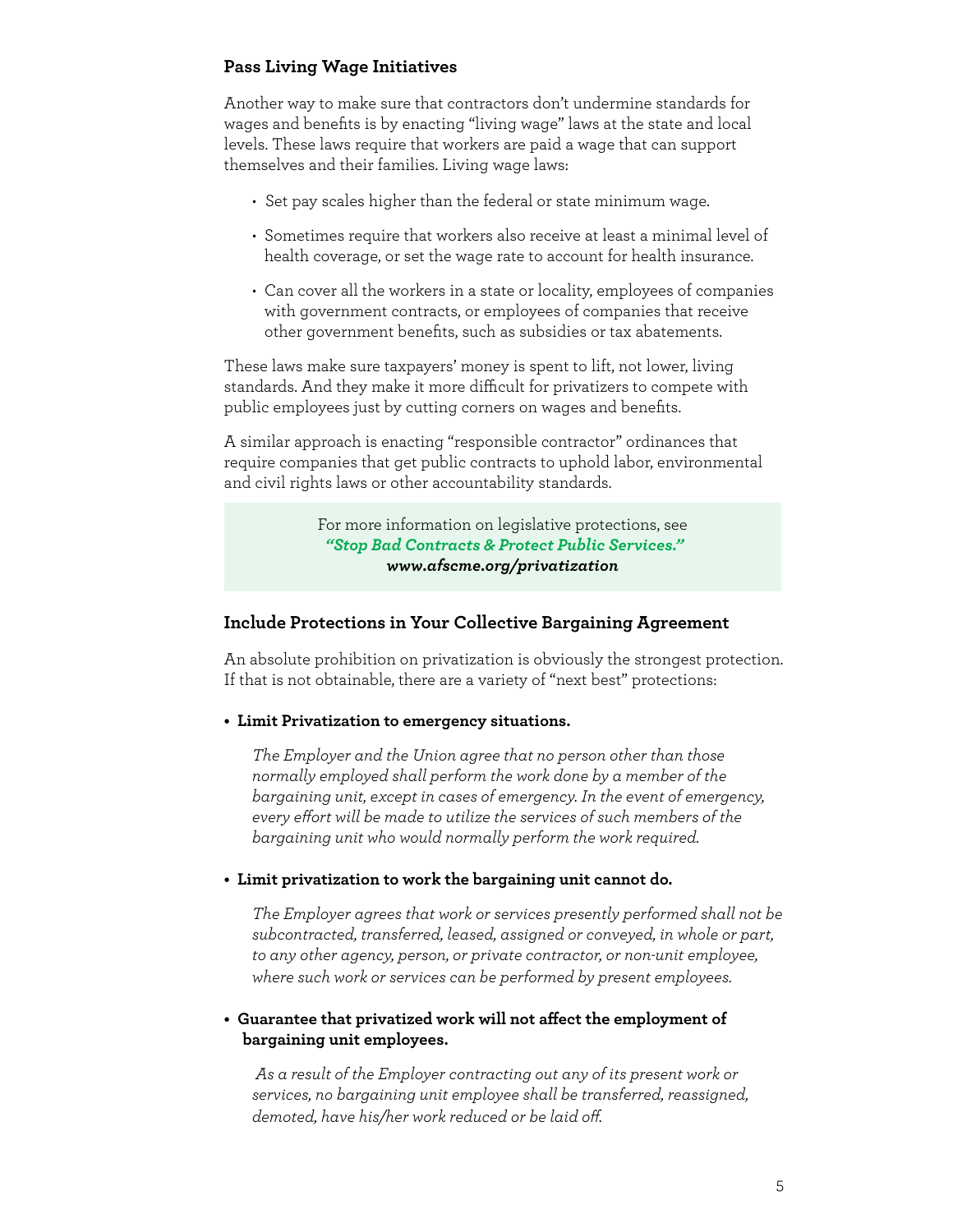#### **• Prohibit privatizing of work when any bargaining unit employees are in a layoff status.**

*The Employer and the Union agree that, while bargaining unit employees are on layoff, the Employer shall not subcontract any public work or services normally performed by members of the bargaining unit.*

#### **• Require advance notice of any intent to privatize.**

*Whenever the Employer proposes to subcontract work or services normally performed by bargaining unit employees, the Union will be notified no later than 90 calendar days prior to the date of subcontracting. The Union will have the right to meet with the Employer to discuss the proposed action.*

#### **• Allow privatization only if contracting will cost substantially less than in-house performance of the service.**

*Contracting out will be permitted on a specific project only if it can be performed for 10 percent less in cost than the present in-house provision of the service. Prior to contracting out any project, both the in-house and proposed contractors' cost of the project will be estimated by the Employer and provided to the Union. The Union will have access to all source information on both cost estimates. The Union will be allowed a full and fair hearing to present its findings and conclusions on the cost estimate. If the Employer and the Union cannot agree on the estimated costs of both the in-house provision of the service and the proposed contractor's cost, the issue is subject to the grievance procedure and may be arbitrated.*

#### **• Successorship**

Even with good protections in place, a service may be privatized. A "successorship clause" prescribes rights that employees and the union have if the employer turns over its operation to another employer.

Ideally, a successorship clause should require that the successor will be bound by the current union contract and will recognize the union and negotiate with it when the contract expires.

*If the Employer sells, leases, transfers or assigns any of its functions, the Employer shall inform the purchaser, lessee or successor of the exact terms of this agreement and shall make the sale, lease, transfer or assignment conditional on the successor assuming all the conditions and obligations of this agreement, including but not limited to the retention of all employees. Any sale, lease, transfer or assignment shall include a provision requiring the successor to be bound by all the provisions of this agreement until its next expiration date, at which time the successor organization will recognize and negotiate with this union and no other employee organization.*

Even without this language, if privatized workers comprise the majority of the new employer's workforce, under the National Labor Relations Act the employer may have to recognize and bargain with the union.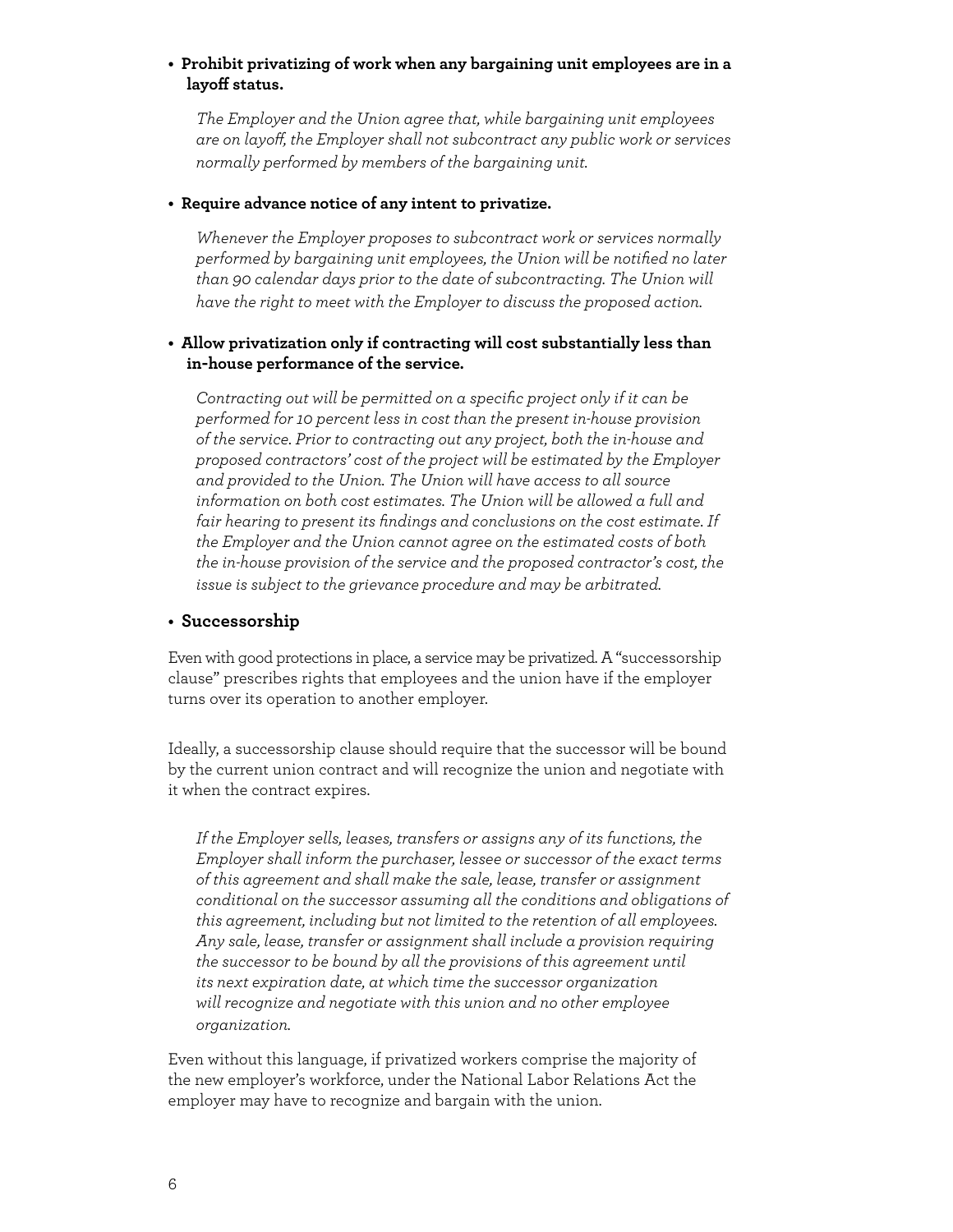#### **4. Develop Allies in the Community and Keep the Public Satisfied**

Remember, when private companies try to take over public services, we are their competition. If we have strong allies in the community, we have a much better chance of winning the competition. And if the public is satisfied with the services they receive there will be little support for privatization. As the voice for employees, AFSCME must lead the way in improving public services. That means working with management when possible — and without management when necessary — to put good ideas into practice. Here are some ways we can do that:

#### **Speak Up**

We should be eager, not afraid, to bring problems with public services to the attention of management and, if necessary, to the public.

We are citizens, taxpayers and parents, too. We want good schools, parks, sanitation, public safety, public health and other vital services. Many of the frustrations we confront on the job also frustrate the public. And frontline workers usually take the heat when things don't run smoothly.

By calling attention to problems, the union can be a leader in solving those problems, not a supporter of the status quo. That puts the union in a position to frame solutions, rather than simply react to other people's ideas.

#### **Develop Solutions**

Public officials have ideas about reforming government, frequently meaning shrinking it. We should put forth our own ideas to promote better services for taxpayers and fair treatment for employees.

Principles that can help pave the way for "high road" reform include:

- True empowerment of frontline workers through their union, to be full participants in making services more efficient and effective.
- Worker training on how to improve the delivery and the quality of services.
- Trimming the layers between top management and frontline workers to make government more responsive and effective.

Acting on these principles, AFSCME councils and locals have worked with public officials to make services more effective and efficient. While these efforts differ from service to service and place to place, they're based on some common practices:

- The union is involved in every aspect of the program.
- The union has full access to information needed to analyze a service.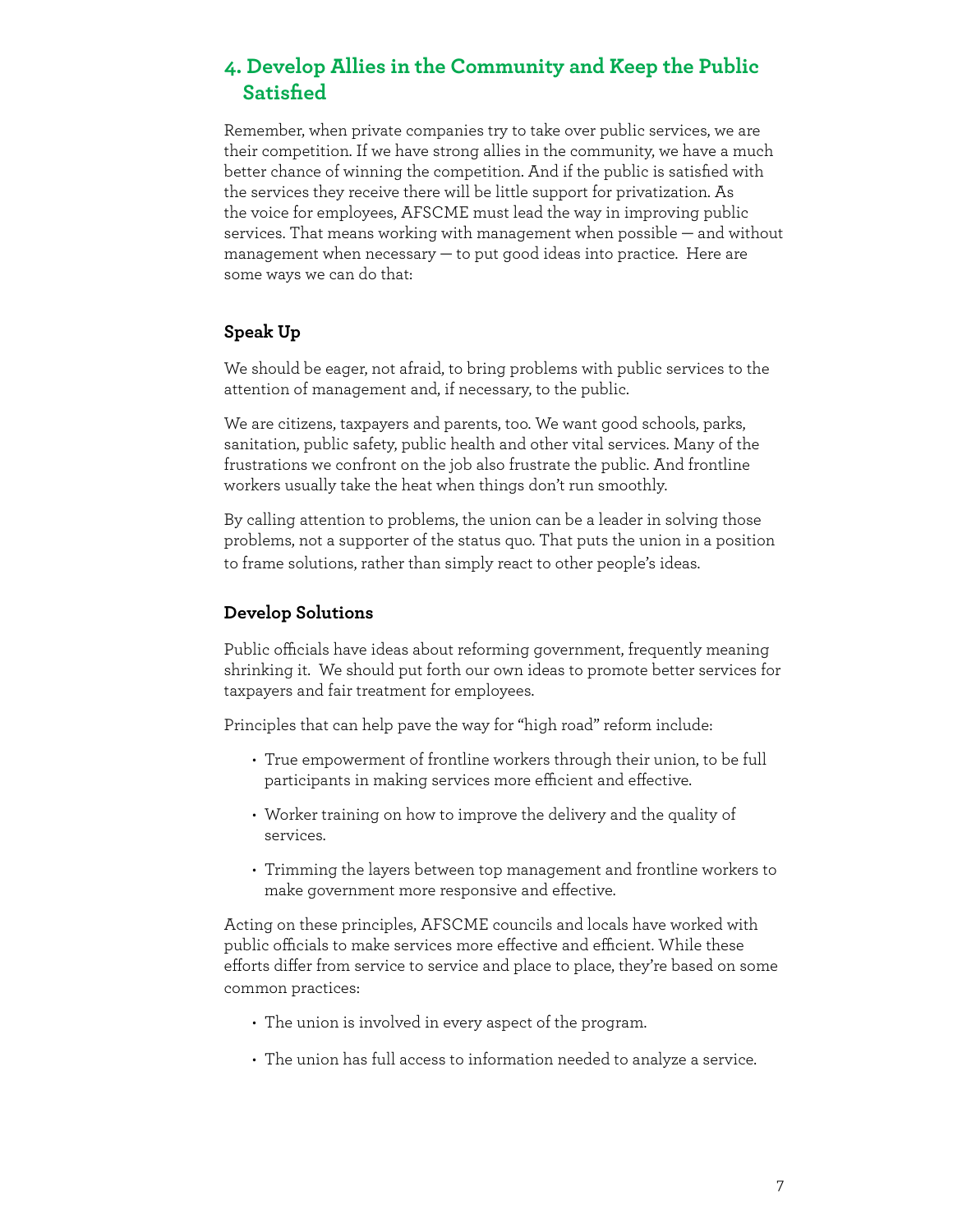- Frontline workers have real input.
- No employees are laid off or lose compensation.
- Frontline workers receive training to be effective participants in the redesign effort.

#### **5. Educate Decision-Makers, the Media and Community Allies**

The best time to make the case for public services is before privatization is considered.

#### **Decision-Makers**

Privatizers are constantly trying to "sell their wares" to public officials. Any publication that decision-makers read is filled with ads touting privatization. State legislators get "scholarships" to ALEC meetings where they're wined and dined and indoctrinated. Company lobbyists go to meetings of elected officials and their presence is well-known from city halls to statehouses to Congress. While their financial resources are daunting, they cannot compete with the grassroots efforts of unions, and politicians know this.

The time to get to know public officials is before you need them. Participating in their campaign is the best way to develop a good relationship. Even officials who did not receive labor's support may be with us on this issue. Some background information is helpful.

#### **For example:**

- Who will make the decision to privatize? Which officials are key in this decision? Which have particular influence or serve on important committees?
- Where do they stand? How many are with us, how many against us and how many are persuadable?
- What "moves" them? What do they care about?
- Do AFSCME members or members of other allied groups have influence with them?

Armed with this background and with the facts on privatization, meet with elected officials to "inoculate" them against the sales pitch they will get from the privatizers and educate them about the valuable work AFSCME members do. See if they oppose privatization or support it. Strategize after the meetings to see where we stand.

#### **Traditional and Social Media**

In today's world, there are many avenues to disseminate your message — both online and off. You can place a letter to the editor or an opinion editorial in your local newspaper. You can work with bloggers to cover your story online. You can post in the comment section of online publications. You can post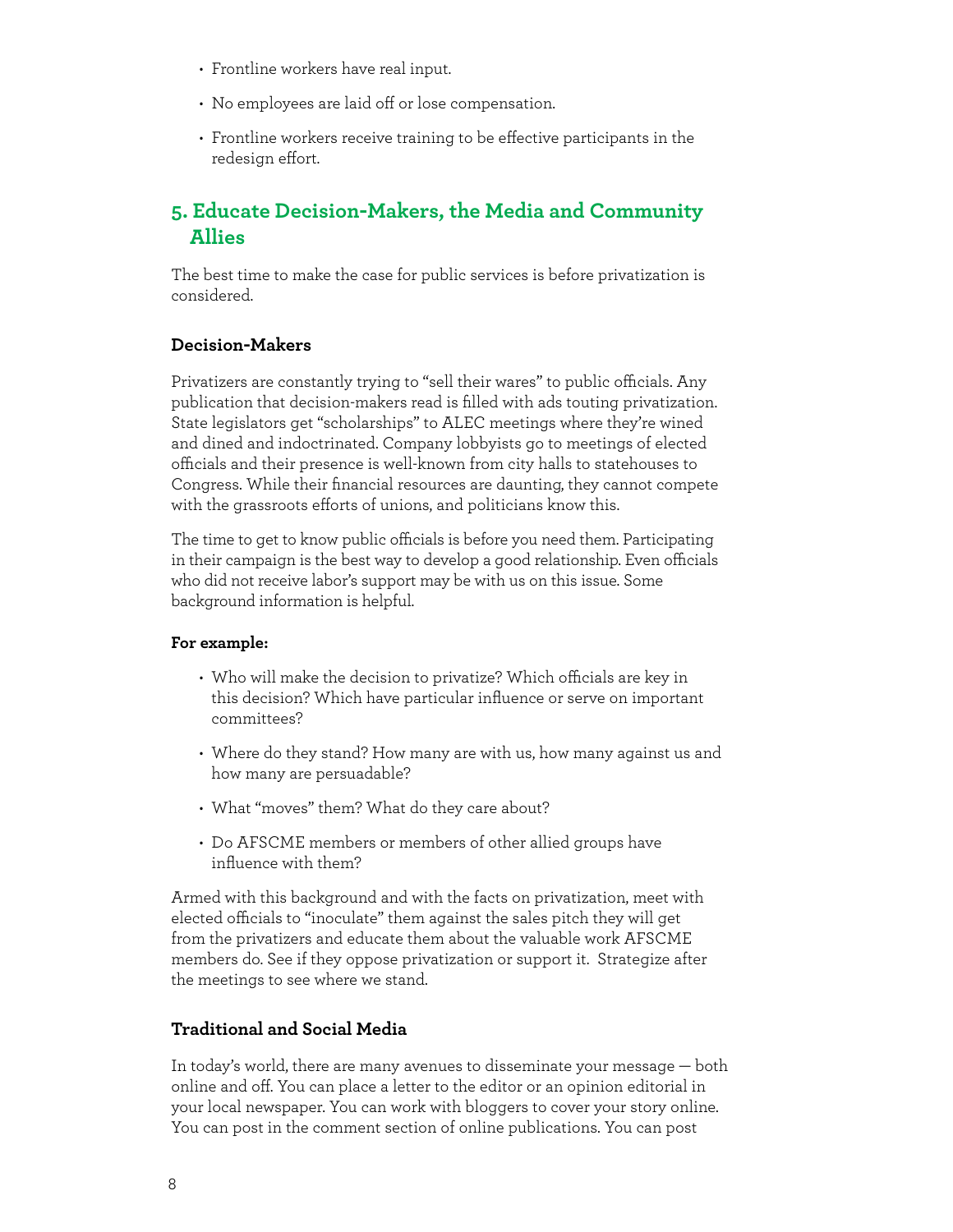a compelling video on YouTube, and use the echo chambers of Facebook and Twitter to help it go "viral." You can give an interview with a local news channel or radio station. The possibilities are endless.

First, there are traditional media: newspapers, television and radio. The key to gaining "brick and mortar" media coverage is building relationships. Get to know the journalists in your community who cover the issues you care about before you need them. Once those relationships are in place, work with these journalists to get your message out through interviews, opinion editorials and letters to the editor. If you provide accurate information and meet journalists' deadlines, they will be more likely to come to you for future stories.

Then, there are social media, also known as digital media. Here you can use your existing social networks — on Facebook and Twitter, for instance to create an echo chamber.

#### **For example:**

An AFSCME member — whose job is on the line because of privatization is interviewed by the local news station. The station puts the video online. The AFSCME affiliate then posts the video link on Facebook and Twitter, asking its followers to like and share the video. Hundreds of people share the video, vastly increasing the number of people who see the video and greatly amplifying your message.

Regardless of the medium, the stories of AFSCME members and their communities are our best tool. At AFSCME, we use a simple formula:

#### **Story + Message + Call to Action = Impact**

Here's an example of this formula in action:

*I'm a 20-year veteran with the city of Houston. I came to work for the Houston Police Department because I relished the opportunity to help create positive and productive change where my child is growing up, where our families are. I wanted to make a difference.* 

*We have a mayor who has decided that she doesn't want our city to be in the jail business. She wants to privatize our prison system.* 

*Privatization is not good for our city. The companies are about profit, not about delivering quality services to our community. That makes our community less safe.* 

*Privatization is not good for our city. Our jail attendants, the ones who provide the services that keep us safe, will be forced into unemployment if they don't go with the private company. And even if they do go with the private company, they will make less money and get fewer benefits.* 

*I'm asking you to contact your city council member and our mayor. Tell them that you want a safe community. Tell them that privatization is not good for our community.* 

When you are talking to members of the media or creating your own media online, remember to deliver a compelling personal story, add some of the core messages in this booklet and end with a clear call to action.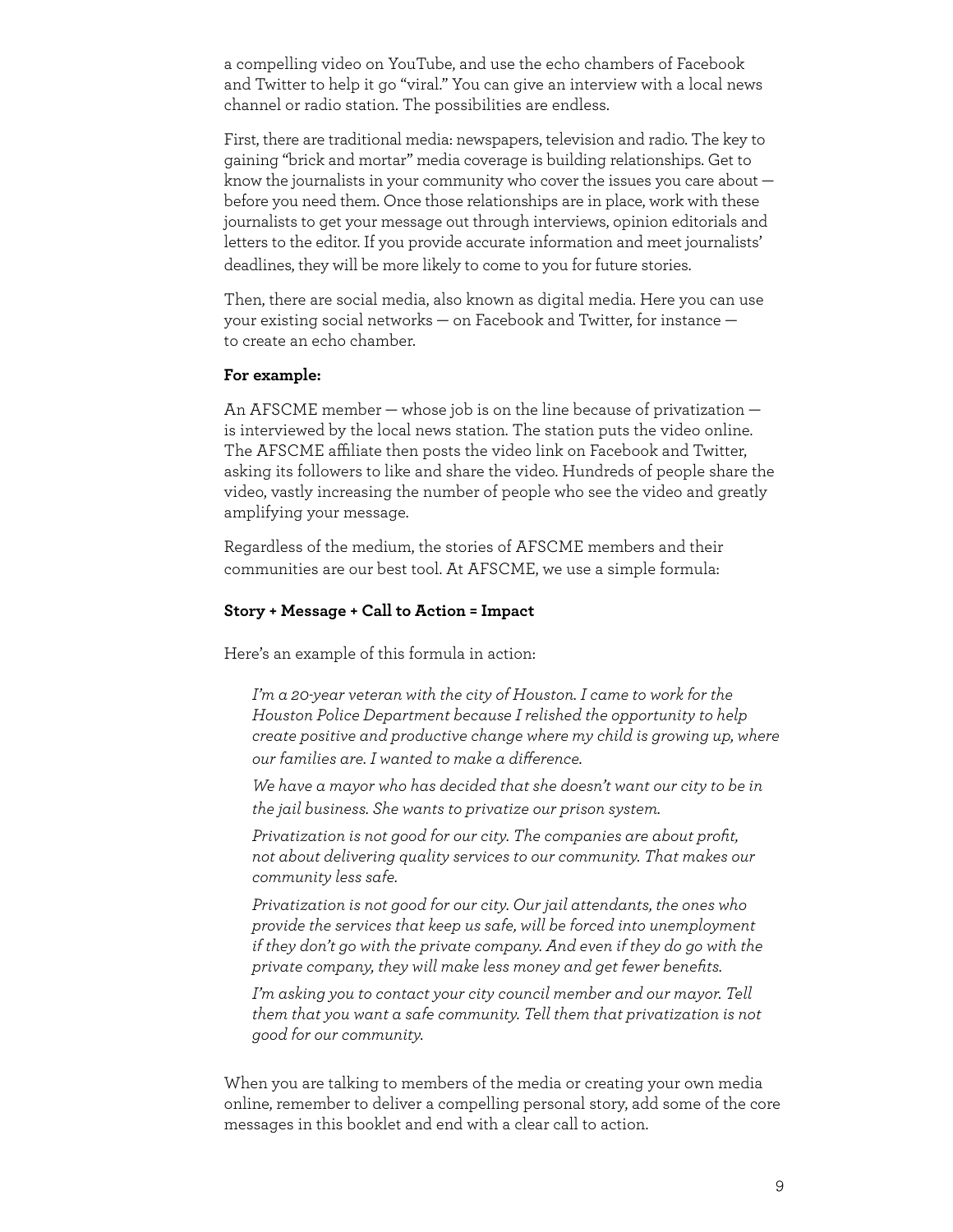#### **Community Allies**

Just as with the news media and decision-makers, the time to build relationships with community groups is when they need help from AFSCME. In every community, there are groups that value high quality public services that are available to everyone, from sanitation and education to health care and public safety. These groups include neighborhood associations, PTAs, civil rights groups, environmental groups, faith groups, other labor unions and many more.

When these groups need friends, AFSCME should be there with them — from budget battles to picket lines. It's the right thing to do, and we want them to be there for us.

We need them with us because AFSCME may be seen by some as just promoting our own self-interest. Other groups may have more credibility. And there's strength in numbers. Other groups may have relationships with decision makers that we do not have. Even groups we are at odds with on some issues may support us on a specific issue — that is the nature of coalitions. For example, in some contracting battles, local small businesses are on our side.

There are many ways other groups can support our privatization battles. They can:

- Sign a statement of principles
- Pass a resolution
- Collect petitions
- Lobby decision-makers with letters or postcards, by phone or in person
- Contact the media
- Publicize the issue in their own publications
- Speak out at public forums
- Enlist other support

Because coalitions by their nature often bring together groups that have little else in common, members of the coalition should have a clear understanding of where they agree — and where they disagree — and the coalition should stick to areas of agreement. Participating organizations also likely will have different mechanisms for making decisions and taking public positions, so it is important to understand and respect them.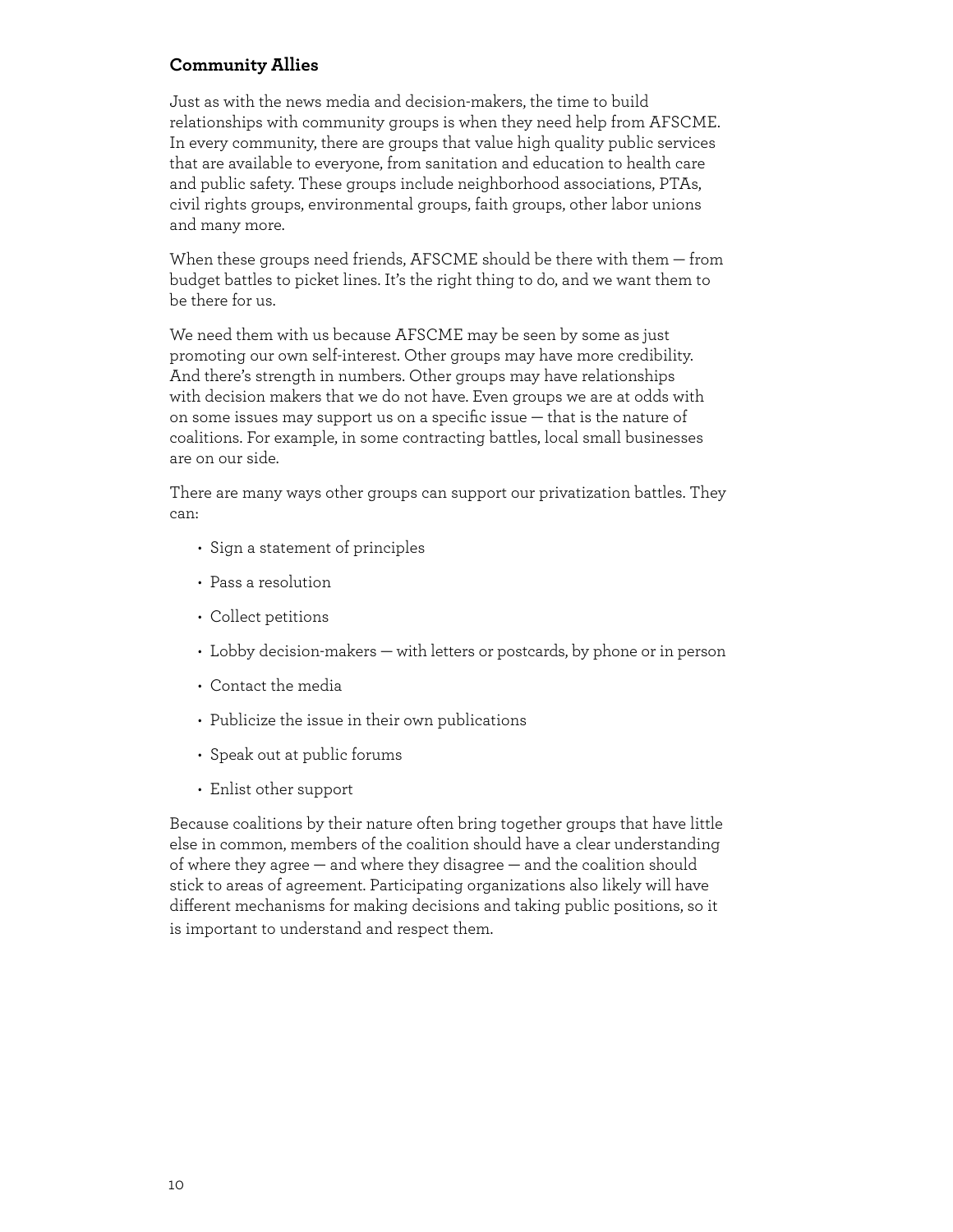## **III. Fighting Back**

Even locals that have done their best to prevent privatization may still face proposals to privatize services. When that happens, you need to fight back on every front.

#### **1. Make a Plan**

When privatization rears its head, act strategically. Develop a plan that's comprehensive, effective and doable. Then put it into action.

If you haven't inoculated decision-makers yet, meet with them now. Determine who makes the decision to privatize. Is it a legislative body? The mayor or county executive or governor? Or an administrator? Next determine where the decision-maker(s) stands and why. If we need to bring them over to our side, how can we do that and who can effectively sway them? If the issue is not subject to a vote by a legislative body, we might urge that it should be.

The next step is to buy time. Studies or public hearings can buy time — and create a debate about privatization. With more time we can raise doubts about privateers' promises and organize opponents of privatization.

#### **2. Mobilize the Members**

Using every tool at your disposal — membership meetings, council or local publications, social media, stewards, e-mails, websites, house calls, leafleting and one-on-one discussions at work — make sure the members know:

- Privatization has been proposed.
- It is harmful for them and for the people they serve.
- The union is fighting back and we need everyone's involvement and support. Our power comes directly from membership support and willingness to act.

#### **3. Learn the Arguments**

Proposals to privatize public services touch off debates in which both sides offer battle-tested arguments. It's important to know those arguments:

#### **Advocates of privatization will say:**

- *Privatization brings sophisticated, cost-cutting techniques to public services.*
- *Public administrators are freed from managing day-to-day operations and have more time to concentrate on core functions and plan future programs.*
- *Contracting out provides specialized skills that are unavailable in government. It would cost too much to recruit and hire new workers.*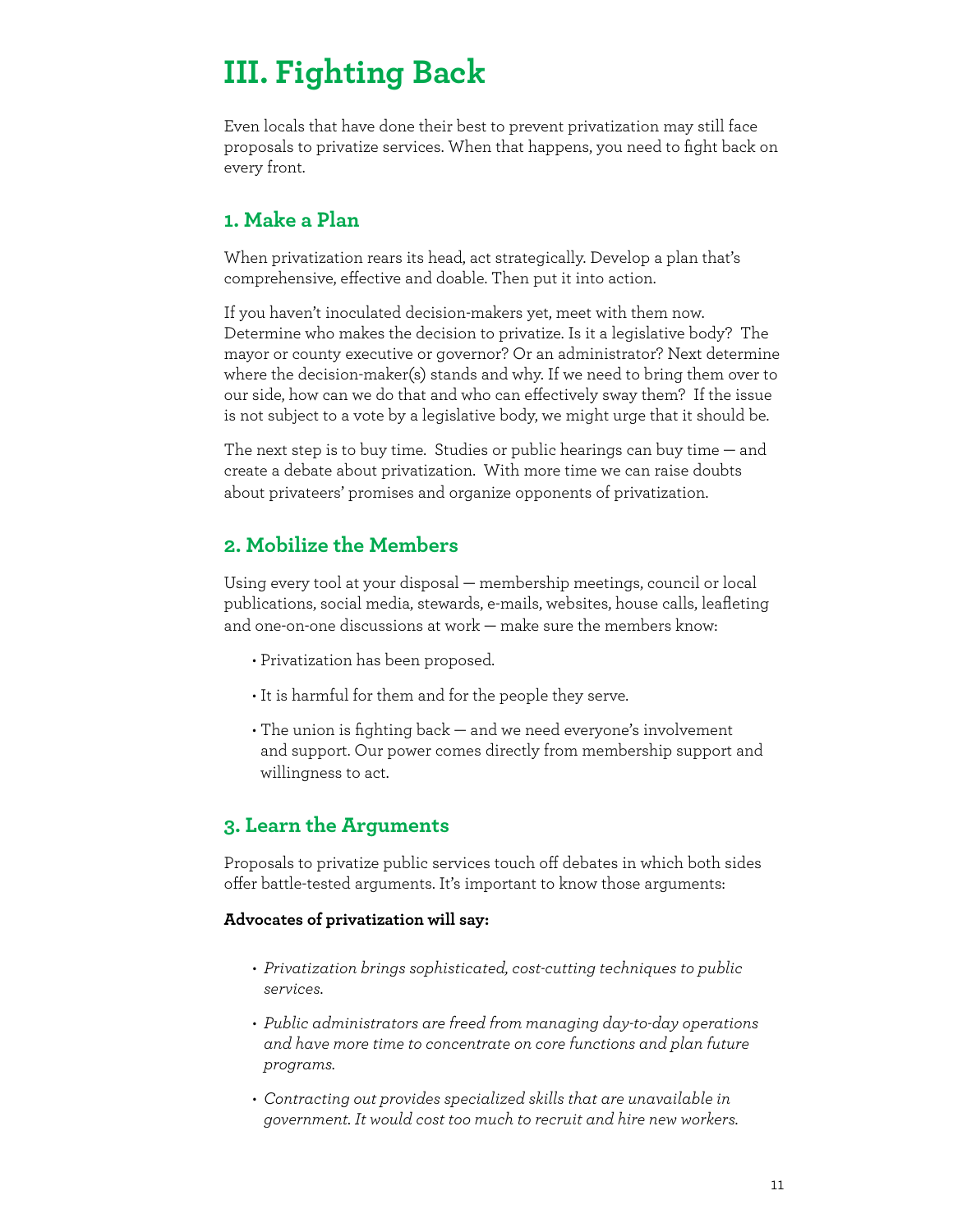- *Using private firms means paying less money up front for facilities, equipment and training on new projects.*
- *Because of competition, private sector managers and employees have the greatest motivation to perform.*

#### **What they won't tell you:**

- Privatization frequently costs more than providing services in-house. The full costs are usually not considered. They include the use of public equipment and facilities. A new layer of bureaucracy is often created to deal with the contract. In addition, contract loopholes and cost overruns can raise the price. Contractors often "lowball" the bid to get a contract, and then raise the price significantly.
- It is just another attack on unions. An employer can use the threat of privatization to intimidate the union. Or, since contractors are often non-union, the employer may be able to get rid of the union altogether by contracting out.
- A contractor's goal is to maximize profits, which often means cutting corners — perhaps hiring inexperienced workers at low wages and benefits, providing inadequate training and supervision, or skimping on services.
- When workers are paid low wages and benefits, we lose communitysustaining jobs, tax revenues decline, and those workers may be eligible for public assistance. In addition, the public sector has generally provided employment opportunities for women and minorities.
- Privatization decimates in-house expertise and capacity. The government is then forced to rely on the contractor. Public administrators cannot deal with situations not explicitly spelled out in the contract, and may not be able to bring the service back in-house if they're unhappy with the contractor.
- Privatization reduces accountability. Unlike the government, contractors do not have to conduct their business in the public eye, so important decisions are made behind closed doors. The government is ultimately responsible for providing the service, but the contract creates a barrier between the government and taxpayers.
- Privatization opens the door to corruption. Contracts may be used to reward cronies and political supporters. And companies pressure governments to contract-out. In fact, contracts may be written so only one company can meet the requirements.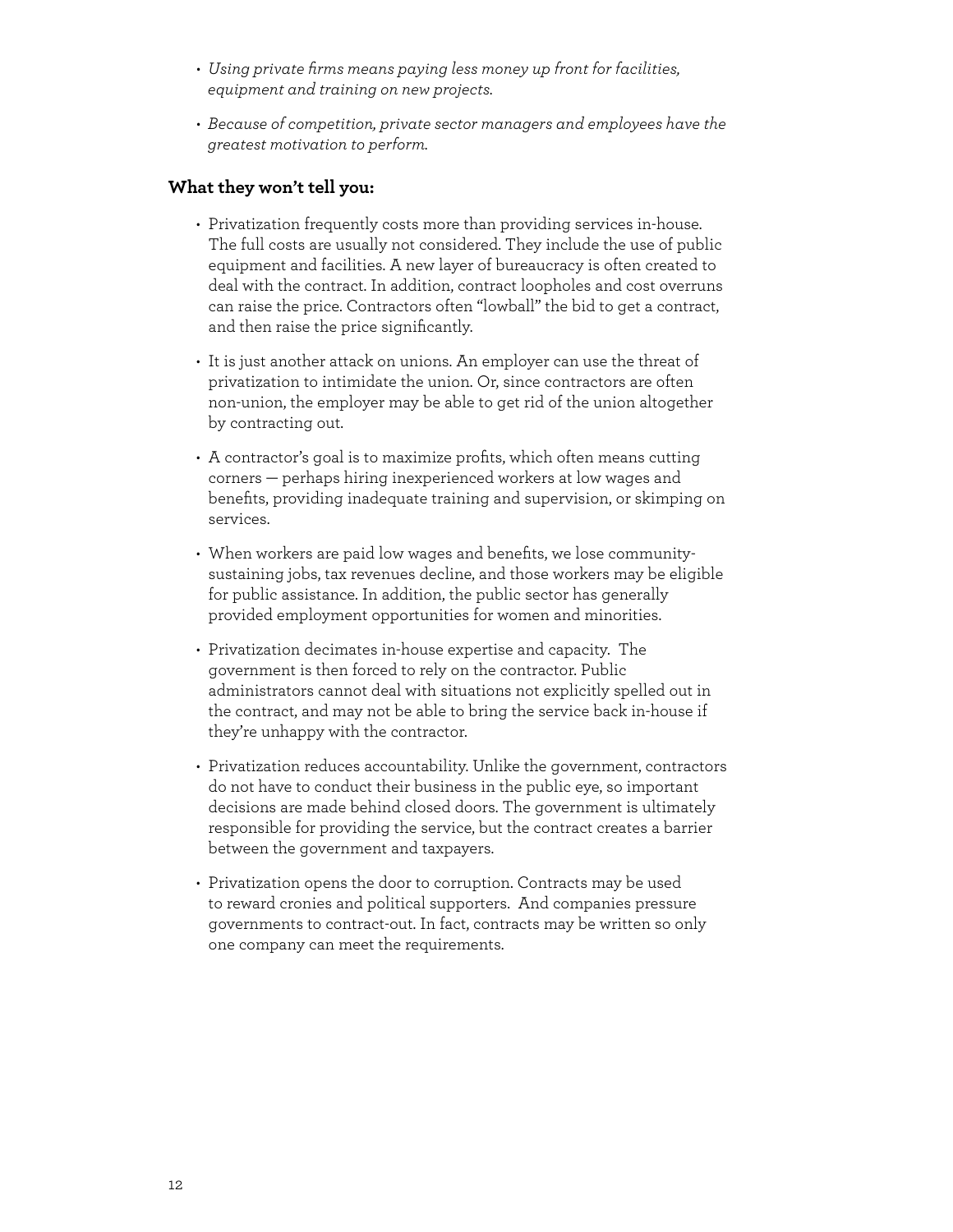#### **4. Get the Facts**

#### **How Privatization Typically Happens**

- 1. A request for proposal (RFP) is written. It describes the work to be privatized, requirements to be met and the decision process.
- 2. The RFP is advertised in the newspapers and trade publications. A meeting of potential bidders ("bidders' conference") is held.
- 3. Bids are received.
- 4. Bids are opened and evaluated and ranked. In some places information on the bids is not made public because companies claim it is proprietary.
- 5. A contractor is selected.
- 6. A contract between the company and the government is negotiated.

#### **Understand the process.**

Privatization usually starts with issuing a request for proposal (RFP), which is a description of the work to be done and guidelines for submitting a bid. Sometimes a proposal to contract with a particular company might be issued.

#### **Analyze the RFP and/or the proposal.**

Often the work that is bid out is not the same as the tasks currently performed. This can lead to hidden charges for work not included in the contract or problems with quality. Compare the work described in the RFP or proposal with what workers do now and see what's missing.

#### **Research the companies.**

Learn the track record of companies bidding on the work. Find out if they have lived up to their promises. The best way to discredit privatizers' claims is to show that they have not lived up to them in the past.

#### **Ask the tough questions.**

Privatizing a service or an asset has serious long-term implications. Too often decision makers, the media and the public fail to ask basic questions to ensure that the public interest is protected.

> For more information about questions to ask see *"Ask the Right Questions Before Privatizing" www.inthepublicinterest.org*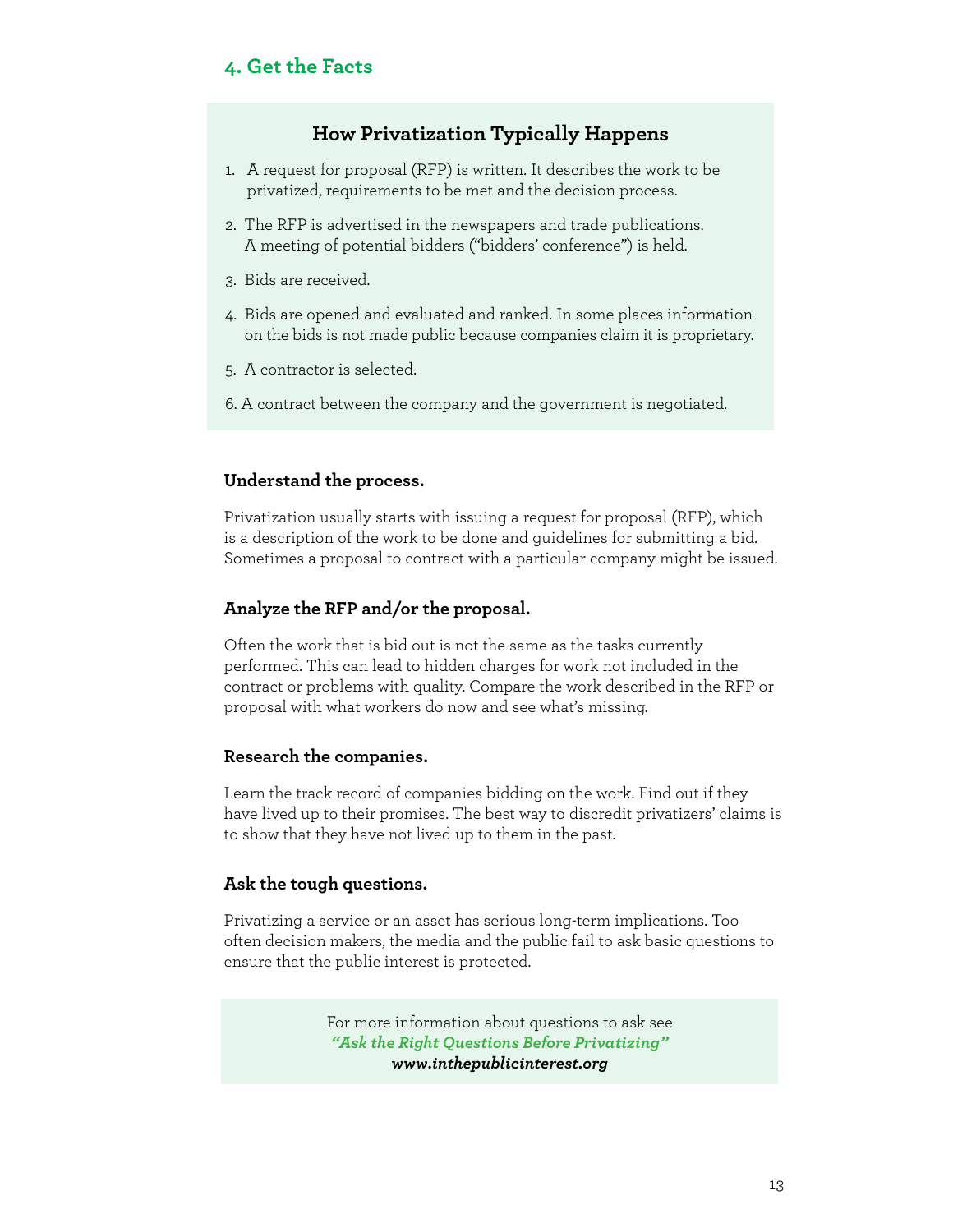#### **5. Offer an Alternative**

"You can't beat something with nothing." This is especially true when it comes to fighting privatization. One strategy may be to examine the company's proposal and offer an alternative that keeps the service in public hands. In some cases employees and managers work together to submit a bid to compete with the contractor's proposals. This last-ditch effort has successfully saved AFSCME members' jobs.

> For more information about competitive bidding see *"What's Your Bid?" www.afscme.org/privatization*

#### **6. Take Legislative and Legal Action**

Even after privatization is proposed, legislation can be offered to limit or prohibit it or to include standards that protect the public interest. Hearings offer an important forum for making the case against privatization. And supporting the legislation can mobilize members and the community.

Legal action can also help stop bad privatization deals and expose information that may not otherwise be available.

> For more information on legislative protections, see *"Stop Bad Contracts & Protect Public Services." www.afscme.org/privatization*

#### **Violation of the Duty to Bargain**

Under a collective bargaining law that obligates the employer to bargain over wages, hours and conditions of employment, the impact of the decision to contract out is generally considered a mandatory subject of bargaining. Courts have ruled that contracting out of work without bargaining with the union is an unfair labor practice.

#### **Violation of Civil Service Laws, Constitutions, or Charters**

In jurisdictions with strong civil service laws, the principles of selection on the basis of merit and just cause in dismissals may protect employees' jobs. There may also be protections against privatization in a state constitution or a city or county charter.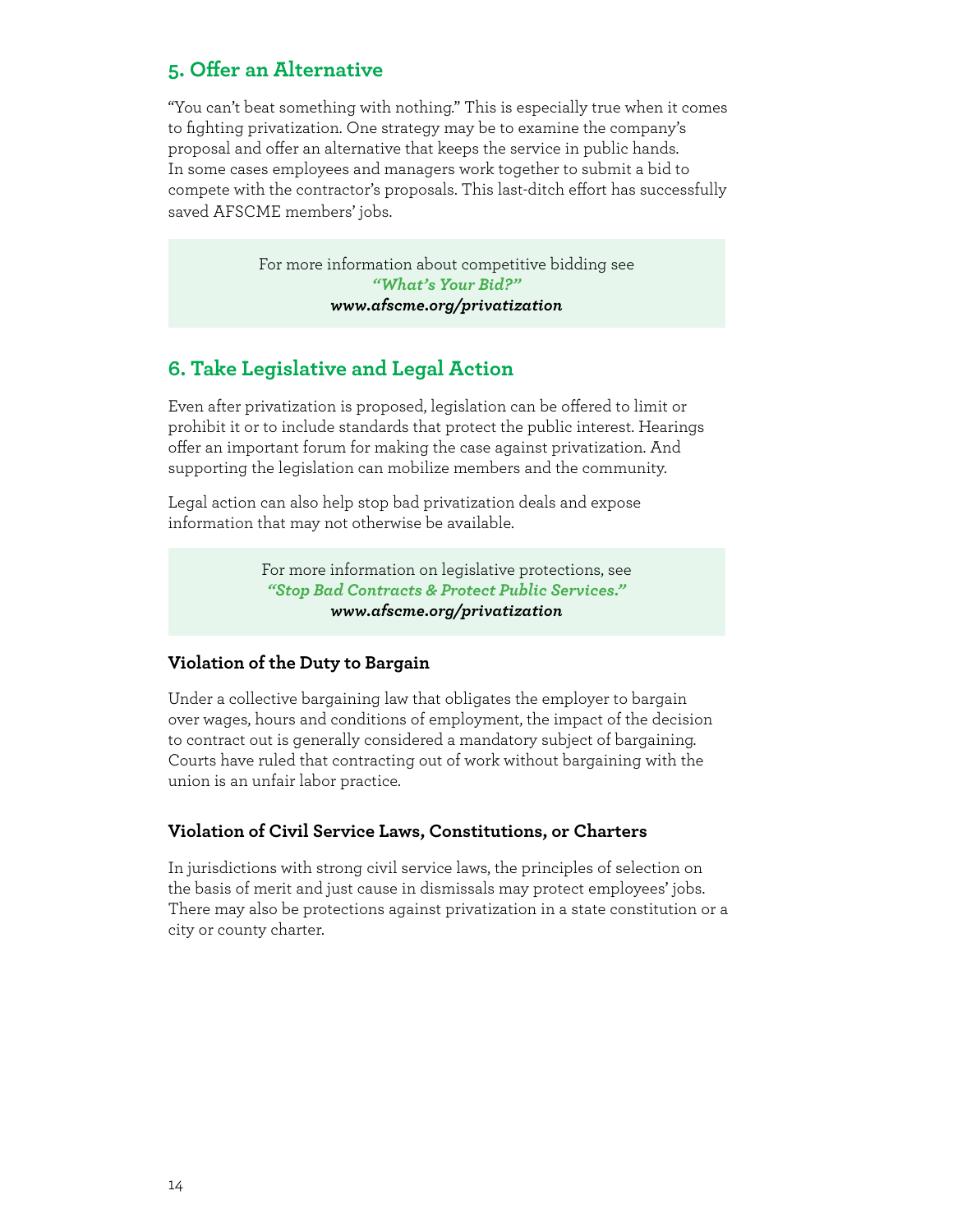## **IV. After the Battle**

In the fight against privatization, there are no lasting victories. And it's up to us to make sure that there are no permanent defeats.

#### **If You Win, Stay Vigilant**

Continue to provide high quality service, so that there will be no support for turning public services over to a private company.

Maintain strong relationships with the news media, public officials, the community and unrepresented workers.

Thank everyone who helped win the fight — from union members to community activists to elected officials — and try to keep the coalition together, addressing new issues as they emerge.

#### **If Jobs Were Privatized, Protect the Workers**

- Follow the work by exercising any successor rights under your collective bargaining agreement or under the National Labor Relations Act.
- Or organize the contractor's workforce, which may include many former members of AFSCME or other unions.
- Know when the contract will expire. Monitor the contractor's work to document problems. Use that information to bring the service back inhouse and make sure that no additional services will be privatized.

To assess compliance with the contract, quality of service deliveries, actual savings v. cost overruns, and any political improprieties, ask these questions:

- Is the contractor following the contract?
- Have citizen complaints increased?
- How responsive is the contractor to complaints?
- Have other workers had to support, clean up, or fix the work of the contractor?
- Do public workers supervise the contracted workers?
- How do actual costs compare with the estimated contract cost?
- Has government equipment been repaired or replaced as a result of the contractor's mistakes?
- Are contracts renewed without formal bidding?
- Are key government officials receiving political contributions from the contractor?